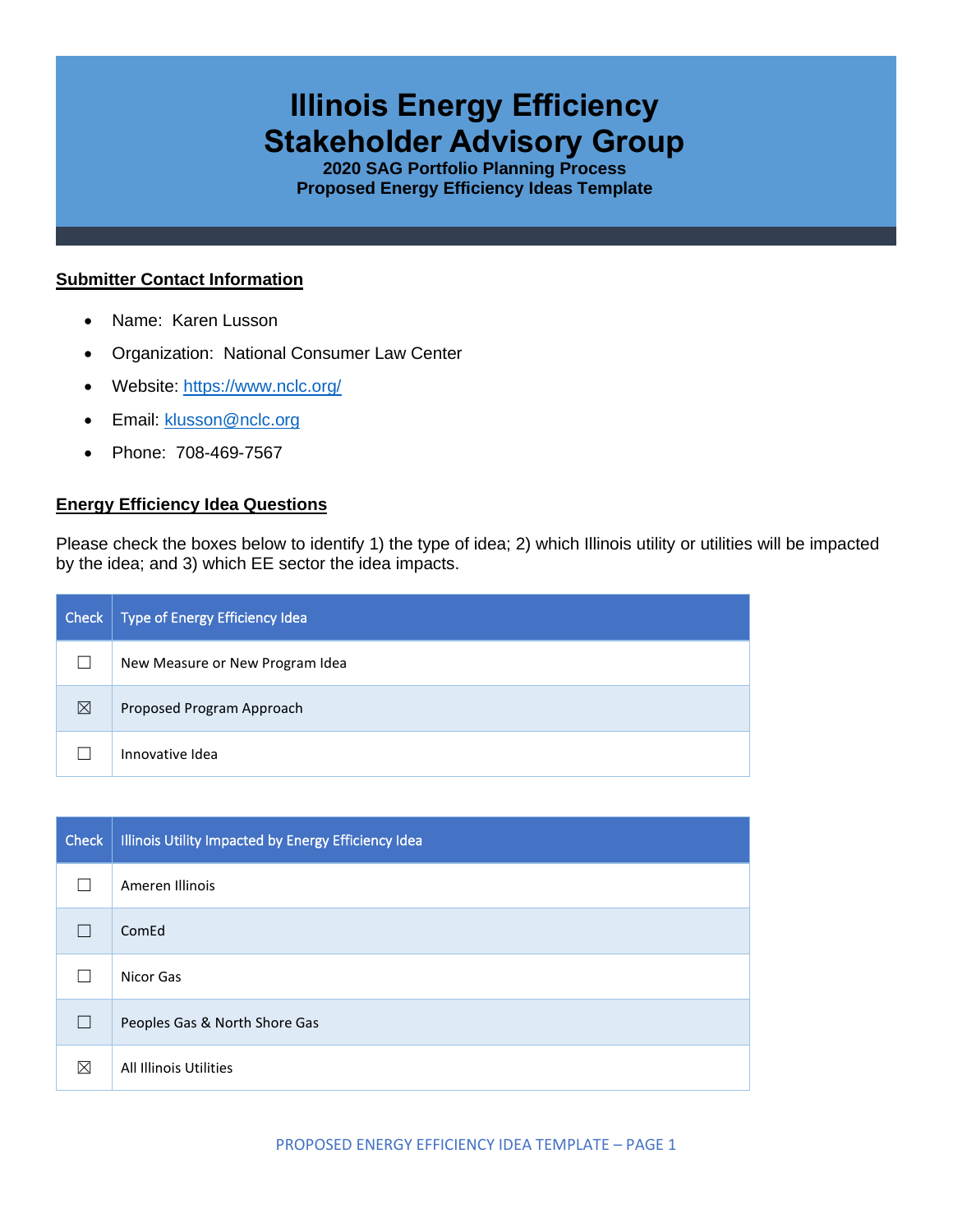| <b>Check</b> | <b>Energy Efficiency Sector Targeted by Energy Efficiency Idea</b>           |
|--------------|------------------------------------------------------------------------------|
|              | Residential Customers – Single Family (non-income qualified/income eligible) |
|              | Residential Customers – Multifamily (non-income qualified/income eligible)   |
| $\boxtimes$  | Residential Customers - Single Family Income Qualified/Income Eligible       |
| ⊠            | Residential Customers - Multifamily Income Qualified/Income Eligible         |
|              | Small Business Customers (commercial & industrial sector)                    |
|              | Medium/Large Business Customers (commercial & industrial sector)             |
|              | Other (research & development, emerging technologies, market transformation) |

# **Additional Questions**

1. **Description of Idea:** Describe the proposed idea, including the purpose of the suggested idea and rationale. Describe whether this is an idea that could be implemented in an existing EE program, or whether the idea involves establishing a new measure or program. Please indicate whether additional research may be required before implementation.

*Questions to consider: What issue will this proposed change resolve? Will the proposed change increase participation and result in increased energy savings? Will this reduce costs? Will this increase customer satisfaction? Will this help achieve statutory goals? Will this help increase program penetration?* 

Whether smart thermostats are an appropriate and cost-effective measure for installation in income-qualified weatherization client homes is a question requiring nuanced analysis, tailored to the unique circumstances presented in each client residence. Evaluations to date of advanced thermostat energy savings, too, make clear that client behavior is key to realizing energy savings.

The unique demographic characteristics of low-income clients, including lower broadband internet and smartphone or tablet access rates compared to the U.S.-at-large, coupled with higher cost of smart thermostats compared to non-programmable and manual programmable thermostats, do not support widespread installation of smart thermostats in low-income homes.

Given that thermostat energy savings are tied to "learned" behavior and client-initiated temperature setbacks, residences occupied by those who are homebound due to age or infirmity represent inappropriate candidates for smart thermostat installations. Likewise, in order to justify the additional expense of this installation, protocols should include an assessment of whether the customer will be outside of the home a reliably significant period of time in order to achieve the savings that smart thermostats enable. Other factors, including generally lower-thanaverage energy usage due to the relatively smaller low-income housing stock, raise questions about the cost-effectiveness of widespread smart thermostat installations in low-income weatherization programs.

PROPOSED ENERGY EFFICIENCY IDEA TEMPLATE – PAGE 2 Widespread installation of smart thermostats will remain neither cost-efficient nor appropriate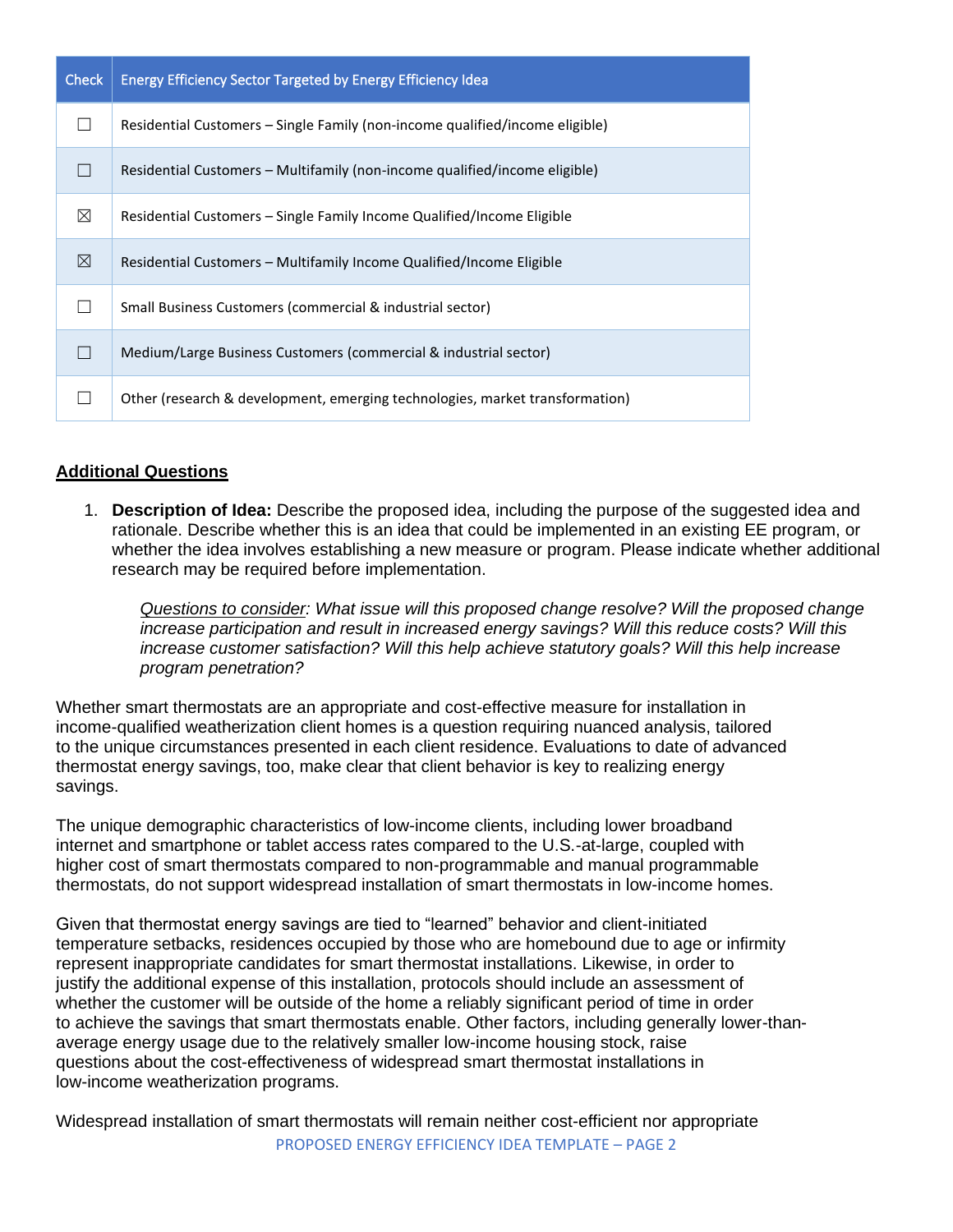in low-income energy efficiency programs unless:

- 1. broadband wifi exists in the home;
- 2. clients demonstrate specific interest in advanced thermostat installation;
- 3. clients spend regular blocks of time outside of the home;

4. no technical issue arises that would significantly increase labor costs associated with thermostat installations as compared to less advanced thermostat models;

5. the client is sufficiently technology savvy; and

6. access to critical product education information and trouble-shooting is promptly and readily available.

Ultimately, the decision whether to install smart thermostats in low-income residences is best resolved by on-the-ground, weatherization field specialists, in consultation with the clients they serve.

- 2. **Implementation:** How will this idea be delivered to the target market? Describe marketing strategies used to reach the target market and minimize market confusion.
- 3. **Background:** Describe where the idea originated from, including whether this idea has been successfully implemented in other jurisdictions. Provide specific background information that will help utilities and SAG participants understand the proposed idea.

*Questions to consider: In what jurisdiction has this idea been successfully implemented? Do you have information on eligible customers, participation achieved, and/or savings achieved? Do you have access to reports describing the successful idea / program approach?* 

The aforementioned guidelines to installation of smart thermostats has been adopted by Massachusetts' Low-Income Energy Affordability Network (LEAN), an association of nonprofit agencies (mostly Community Action Agencies, or CAAs) that coordinate the delivery of government and utility-funded energy efficiency services to low-income utility customers throughout Massachusetts. LEAN has been identified by ACEEE as the nation's model implementer of low-income weatherization programs. LEAN has led the way in adopting such technological advances as LED lights and air source heat pumps. In December of 2019, LEAN's Best Practices working group, which includes LEAN-member agencies and representatives from the investor-owned electric and gas utilities, adopted this recommended approach to smart thermostat evaluation as a "best practice" to be followed by implementers of the program.

4. **Idea Impact:** Provide additional information on the customer segment that will be targeted with the program idea, including how and why this idea will have a positive impact on customers participating in Illinois EE programs.

*Questions to consider: What level of impact will this idea have on current EE programs? How much additional market share do you estimate this change will impact?*

This idea should be followed and applied for statewide weatherization efforts.

5. **Duration:** Is this idea intended to be offered for the duration of the 4-year EE Plan or as a pilot measure or program?

Yes, this implementation strategy should be followed for all four years of the plan.

6. **Estimated Budget:** Provide the total estimated budget for each program year (2022 – 2025).